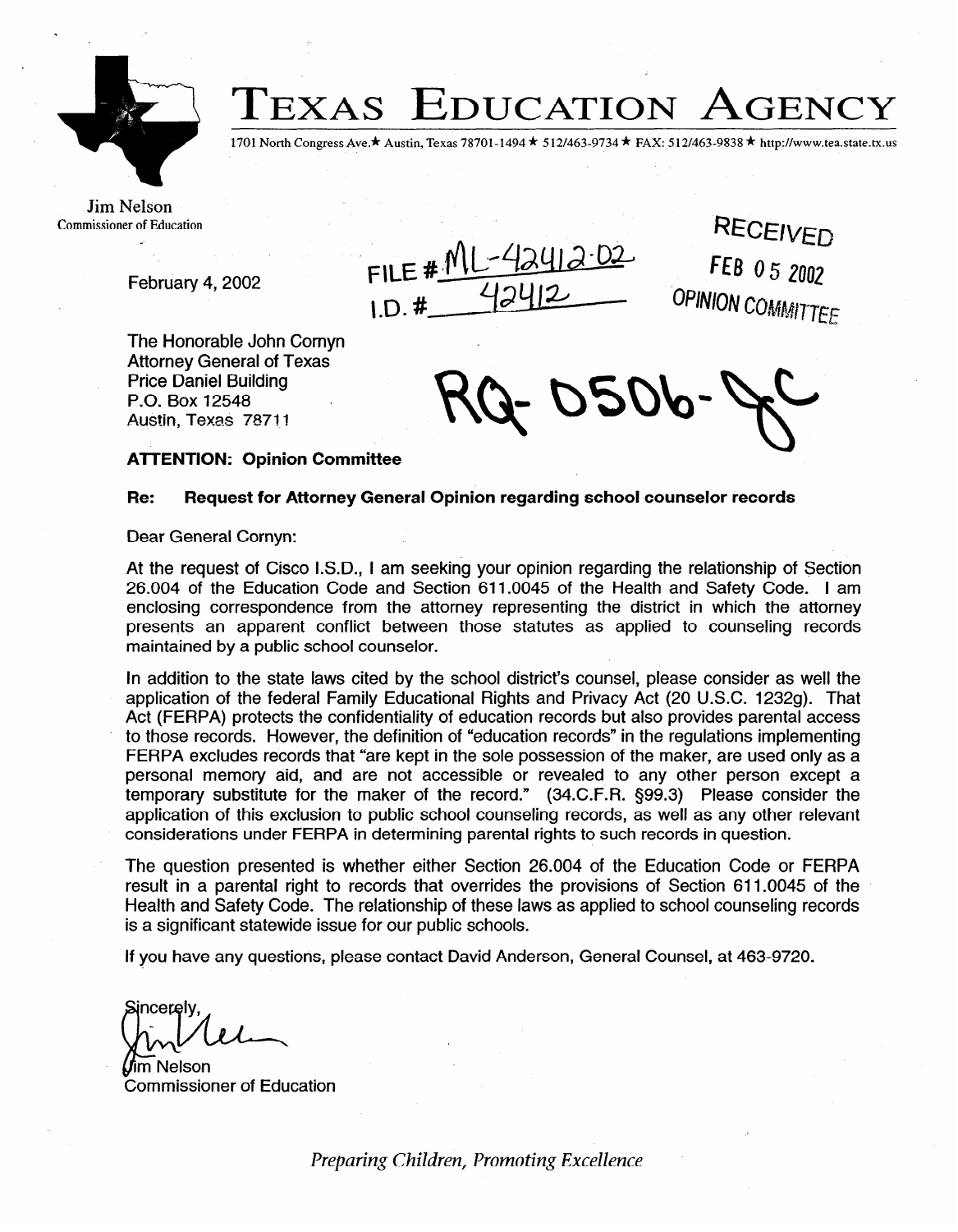Attorneys at Law

Telephone (512) 494-1177

Facsimile (512) 494-1188

.- ;



POWELL & LEON, L.L.P.

1706 West Sixth Street Austin, Texas 78703-4703

**Blake G. Powell Sara Hardner Leon Angela G. Bishop Mark P. ?illey** 

December 21, 2001

David Anderson, Chief Counsel Texas Education Agency 1701 North Congress Avenue Austin, Texas 78701

Mr. Stephen Mills, Executive Director Texas State Board of Examiners of Professional Counselors Texas Department of Health 1100 West 49th Street Austin, Texas 78756

Re: *Request for Agency Opinion Regarding School Counselor Recopdk* 

Dear Mr. Anderson and Mr. Mills:

I would respectfully request an opinion from your agencies in an attempt to reconcile what appear to be conflicting obligations under state law as to school counselors. More specifically, I seek clarification from your agency in resolving the conflict between a school district's duty to allow parents to review their child's educational/student records under the Section 26.004 of the Texas Education Code; and a professiona counselor's duty to maintain the confidentiality of mental health records when, in her professional judgment, the counselor believes releasing those records to the parent would be harmful to the student's physical, mental or emotional health.'

The undersigned attorney represents the Cisco Independent School District, which received a request from a parent to review his child's counseling records. The counselor informs the school administration that the child has expressly stated that he did not wish the records to be shared with the parent, and in the counselor's professional judgment, the release of the records would result in

<sup>&</sup>lt;sup>1</sup>As discussed below, as required under Section 611.0045 of the Texas Health and Safety Code, parents are not entitled to access to their child's mental health records when the counselor's professional opinion is that releasing those records would result in mental, physical, or emotional harm.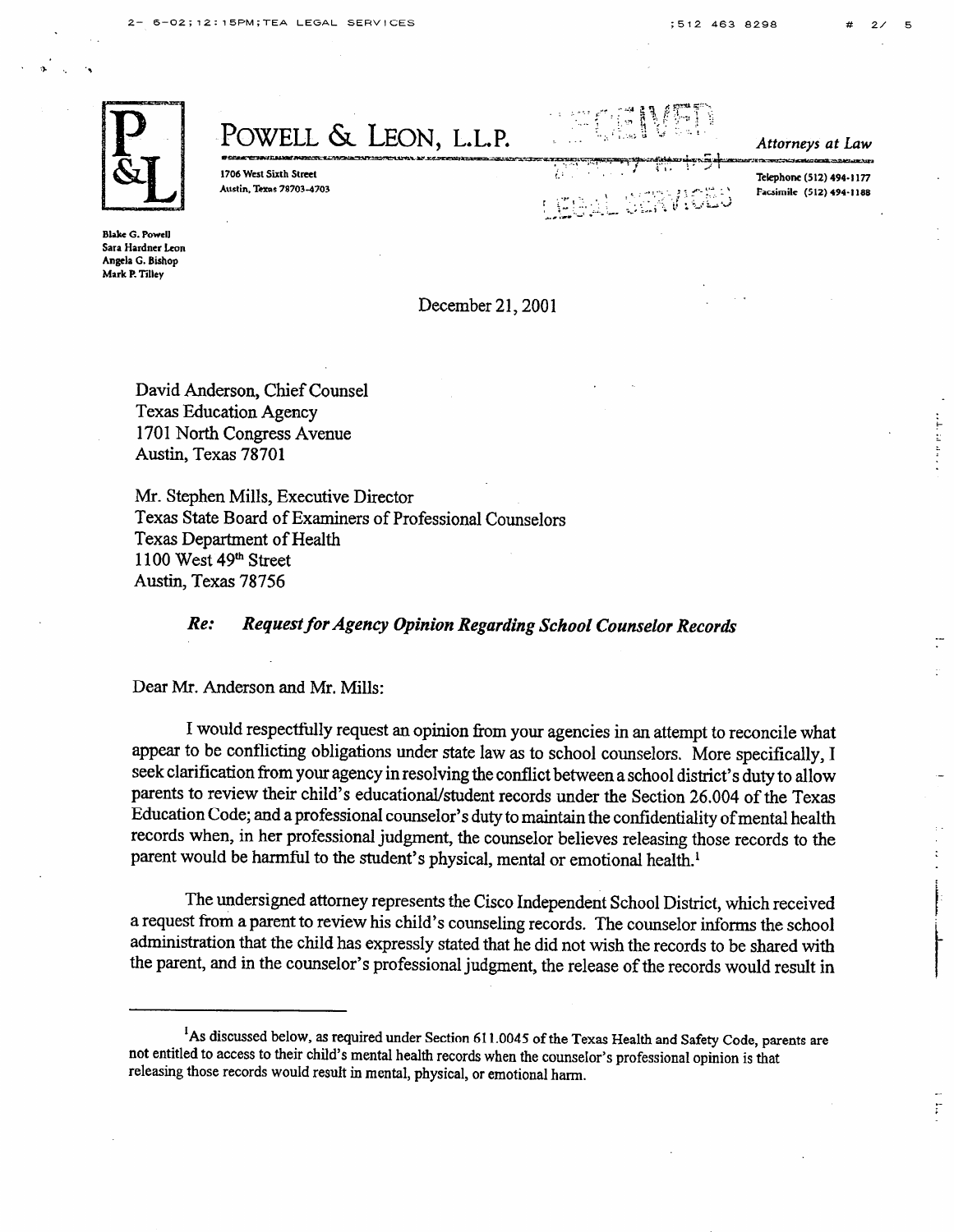# 3/ 5

 $\begin{array}{c} \mathbf{f} \text{ } \mathbf{f} \text{ } \mathbf{f} \text{ } \mathbf{f} \text{ } \mathbf{f} \text{ } \mathbf{f} \text{ } \mathbf{f} \text{ } \mathbf{f} \text{ } \mathbf{f} \text{ } \mathbf{f} \text{ } \mathbf{f} \text{ } \mathbf{f} \text{ } \mathbf{f} \text{ } \mathbf{f} \text{ } \mathbf{f} \text{ } \mathbf{f} \text{ } \mathbf{f} \text{ } \mathbf{f} \text{ } \mathbf{f} \text{ } \mathbf{f} \text{ } \mathbf{f} \text{ } \mathbf$ 

׀ׇׇׇׇ֢֢֢֢֢֞֜֞֬֬֬<br>ׇׇׇׇׇ֧֧֪֧֧֧֧֧֧֧֦֧֧֪֦֦֦֠֩֕֓֬֬֓֬֓֬֓֬֓֬֓֬֓֬֓֬֓֓֬֓֬֓֬֓֬֓֬֓֬֬֬֬֩֩֓֬֬֓֩֓֬֬֓֩֬֓֬֩֓֬֬֬֬֬֬

Ħ

**Letter to Mr. Anderson and Mr. Mills**  December 21, 2001 **Page 2** 

mental, physical, or emotional harm to the child. The District has not yet released any of the counselor's notes to the parent and seeks opinions from your offices in an attempt to resolve the apparent conflicting obligations of the school district.

## **Background**

The Counselor has been counseling an elementary age student to assist the child in'dealing with physical problems the child is experiencing and the underlying reasons for those problems. During these sessions, the child expressed a desire to discuss issues related to his parents' divorce, but refused to do so until the counselor assured him that the conversations would remain confidential.

The child's father has requested notes from the child's counseling sessions, claiming the divorce judgment gives him an absolute right to view the counselor's notes regarding his child.<sup>2</sup> The counselor wishes the notes to remain confidential as she believes, in her professional opinion, that counselor wishes the notes *to* remain confidential as she believes, in her professional opinion, that  $r_{\text{c}}$  is not the notes would violate the confidentiality standards of the Texas Health and Safety Code which she must follow as a matter of law.

## **Parental Access to Counselor Notes**

Section 26.004 of the Texas Education Code grants parents access to "all written records of a school district concerning the parent's child." The section lists documents falling under the category of student records, which include counseling records, psychological records, and counselor category of student records records, which is a conditioned conditions in the counselor records, and counselor<br>evaluations. The Education Code annears to leave no question os to whether a negati movies the counselor's notes concerning his child the counselor's notes concerning his child.

However, while the student's records are expressly discussed in the Education Code, the counselor must also follow the confidentiality standards set out in the Texas Health and Safety Code. Section 611.002(a) states that "communication between a patient and a professional, and record of the identity diagnosis evaluation or treatment of a patient that are created or maintained by a professional are confidential." Parents are granted access to the information if the patient is a minor under Section 611.004; however, this access is not without limitation. Section 611.0045 states, "The professional may deny access to any portion of the [confidential] record [made about the patient] if the professional determines that the release of that portion would be harmful to the patient's the professional determines that the release of that portion would be harmful to that portion would be harmful to the patient's  $\mathbf{r}$ 

<sup>&</sup>lt;sup>2</sup> The judgement contains standard language regarding a possessory conservator's rights. Among those listed as the possessory conservator's rights are the following:

The right to access to medical, dental, and educational records of the child to the same extent as the managing conservator;

The right to consult with school officials concerning the child's welfare and educational status, including school activities.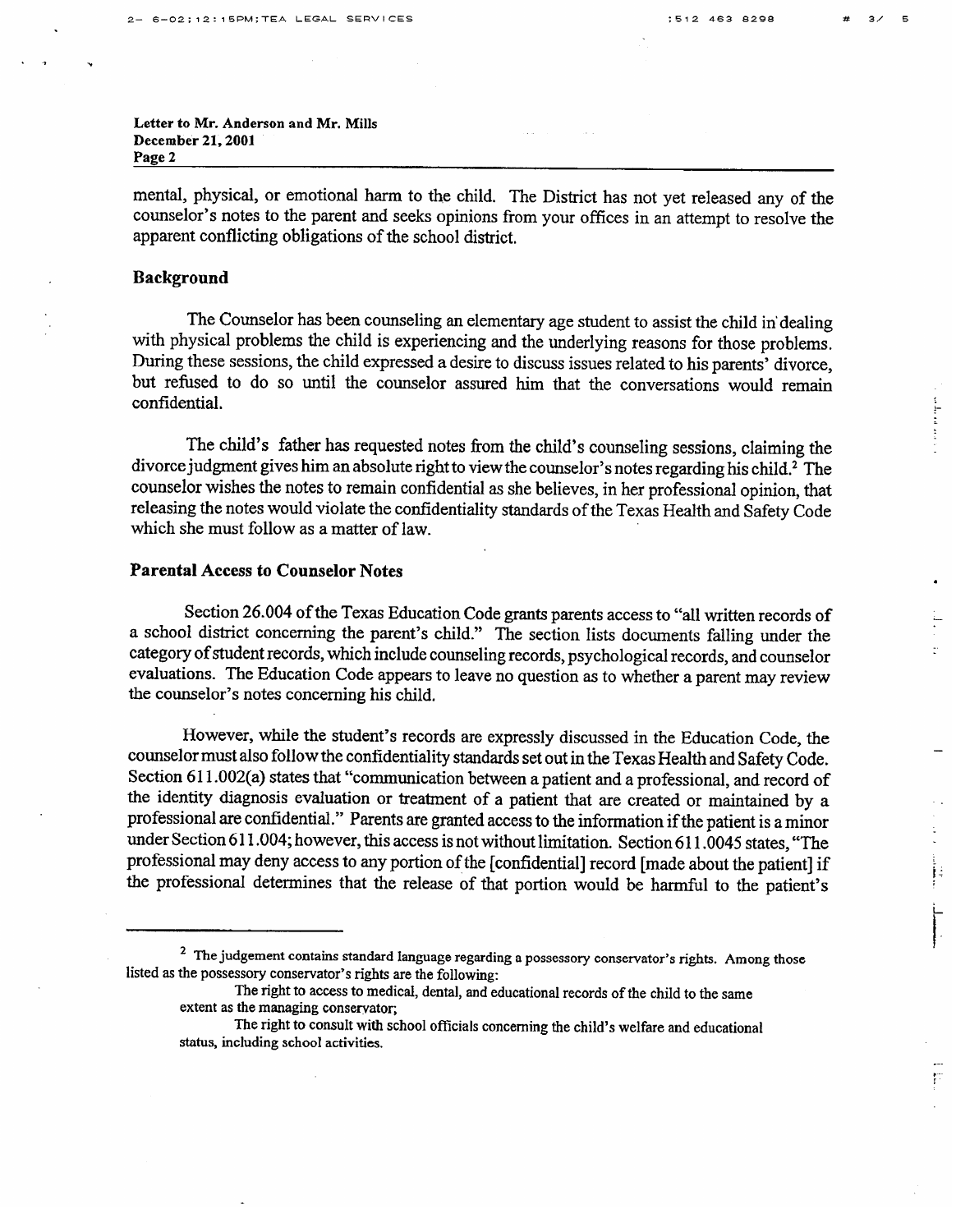.

3 ,

ada da ata

 $\mathbb{R}^+$ 

**Letter to Mr. Anderson and Mr. Mills December 21,200X Page 3** 

physical, mental or emotional health."

The Texas Supreme Court has recently examined the issue of parental access to a child's mental health records outside the school context. In *Abrams v. Jones* the Court examined a situation almost identical to the one currently facing the District. 3 5 S. W. 3 d 620 (2000). In Abrams, the child was reluctant to talk with the counselor until she received assurance that the substance of their conversations would remain confidential, specifically as to information regarding her relationship with her father. The father sought the records relying on both his divorce decree and the parental right to the child's records under Section 6 11.004 of the Health and Safety Code. The Court in that case held as follows:

- 1. The Family Code provision allowing a divorced parent a right of access to a child's mental health records does not override the provisions of the Health and Safety Code addressing parents' rights to their child's mental hearth records;
- 2. The Health and Safety Code provision making a child's mental heath records available to the parent, affords the parent no greater rights to the records than those of the patient, which can be limited under certain circumstances; and
- 3. Uncontradicted statements that releasing the child's mental health records would be harmful to the child, conclusively establishes harm to the child.

I attach this decision for your review.

The analysis used *in Abrams* dealt with a client/counselor relationship outside the school district setting and has not been applied to the Education Code section requiring the release of counselor records to the parent. We are seeking your opinion as to the interplay between Section 26.004 of the Education Code and Section 611 .OO45 of the Health and Safety Code.

Thank you for your attention to this matter.

Sincerely yours,

angela Bishop

Angela G. Bishop